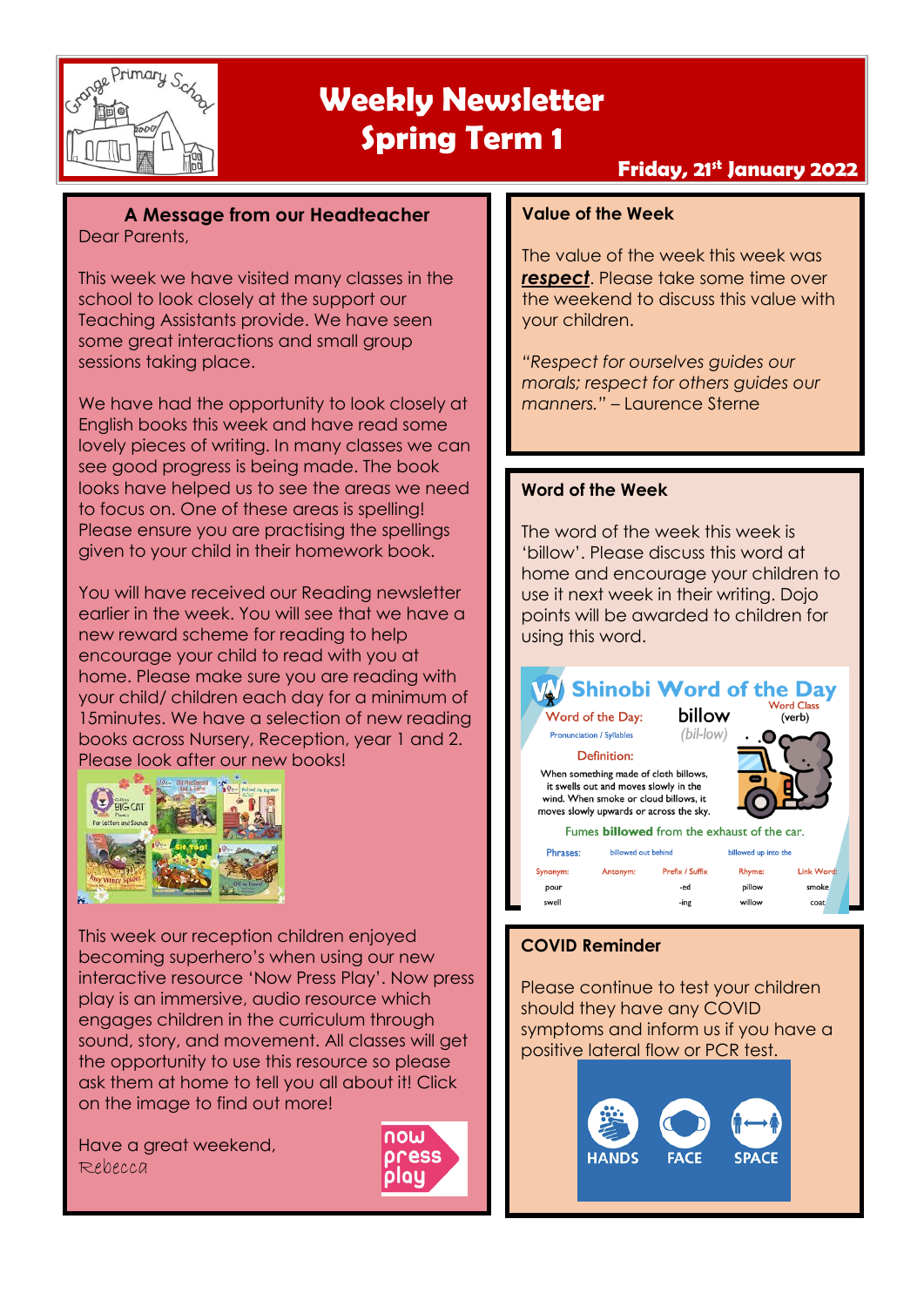

## **Friday, 21st January 2022**

## Rewards

Years 1 to Year 3



#### Core Value: **RESPECT**

| <b>Class:</b>  | Name:          | <b>Reason for Award:</b>                                                             |  |
|----------------|----------------|--------------------------------------------------------------------------------------|--|
| Venus          | Leo            | Showed respect by displaying enthusiasm towards his maths<br>work.                   |  |
| Venus          | Sabrina        | Showing respect by putting her hand up when answering<br>questions.                  |  |
| Mercury        | Helen          | Always listening to adults and following instructions!                               |  |
| Mercury        | Joseph         | Respecting classroom equipment and looking after<br>them!                            |  |
| Planet Earth   | Aisha          | Being a respectful listener.                                                         |  |
| Planet Earth   | Anes           | Listening carefully and respectfully in class.                                       |  |
| <b>Mars</b>    | <b>Jhulian</b> | For coming back to school with a positive attitude and<br>being respectful in class. |  |
| <b>Mars</b>    | Linda          | For always modelling and showing the value of respect<br>with all adults and peers.  |  |
| <b>Jupiter</b> | Kiera          | For respecting her peers and teachers by staying on task                             |  |
| <b>Saturn</b>  | Lugman         | Respecting others ideas while working in groups                                      |  |

| <b>Class</b>   | <b>Writer of the</b><br>week | <b>Reason</b>                                                                 |  |
|----------------|------------------------------|-------------------------------------------------------------------------------|--|
| <b>Mercury</b> | <b>Marvellous</b>            | Always writing independently during provision and being<br>proud of her work! |  |
| Planet Earth   | Jamal                        | Trying hard to think of descriptive vocabulary.                               |  |
| <b>Mars</b>    | SIwnaos                      | For working hard to extend his sentences using<br>conjunctions.               |  |
| <b>Jupiter</b> | <b>Noreen</b>                | For using interesting metaphors                                               |  |
| <b>Saturn</b>  | Saima                        | For creating a lovely character for her story                                 |  |

| <b>Class</b>   | <b>Mathematician</b><br>of the week | Reason                                                                       |  |
|----------------|-------------------------------------|------------------------------------------------------------------------------|--|
| <b>Mercury</b> | Azion                               | Being enthusiastic during our maths lesson and supporting<br>other children! |  |
| Planet Earth   | Aryan                               | Trying hard to count and match numbers.                                      |  |
| <b>Mars</b>    | Ibrahim                             | For trying hard in his maths and recognised groups of<br>different amounts.  |  |
| <b>Jupiter</b> | Averii                              | For recognising new shapes                                                   |  |
| <b>Saturn</b>  | Aisha                               | For not being afraid to use manipulatives to help her in<br>maths            |  |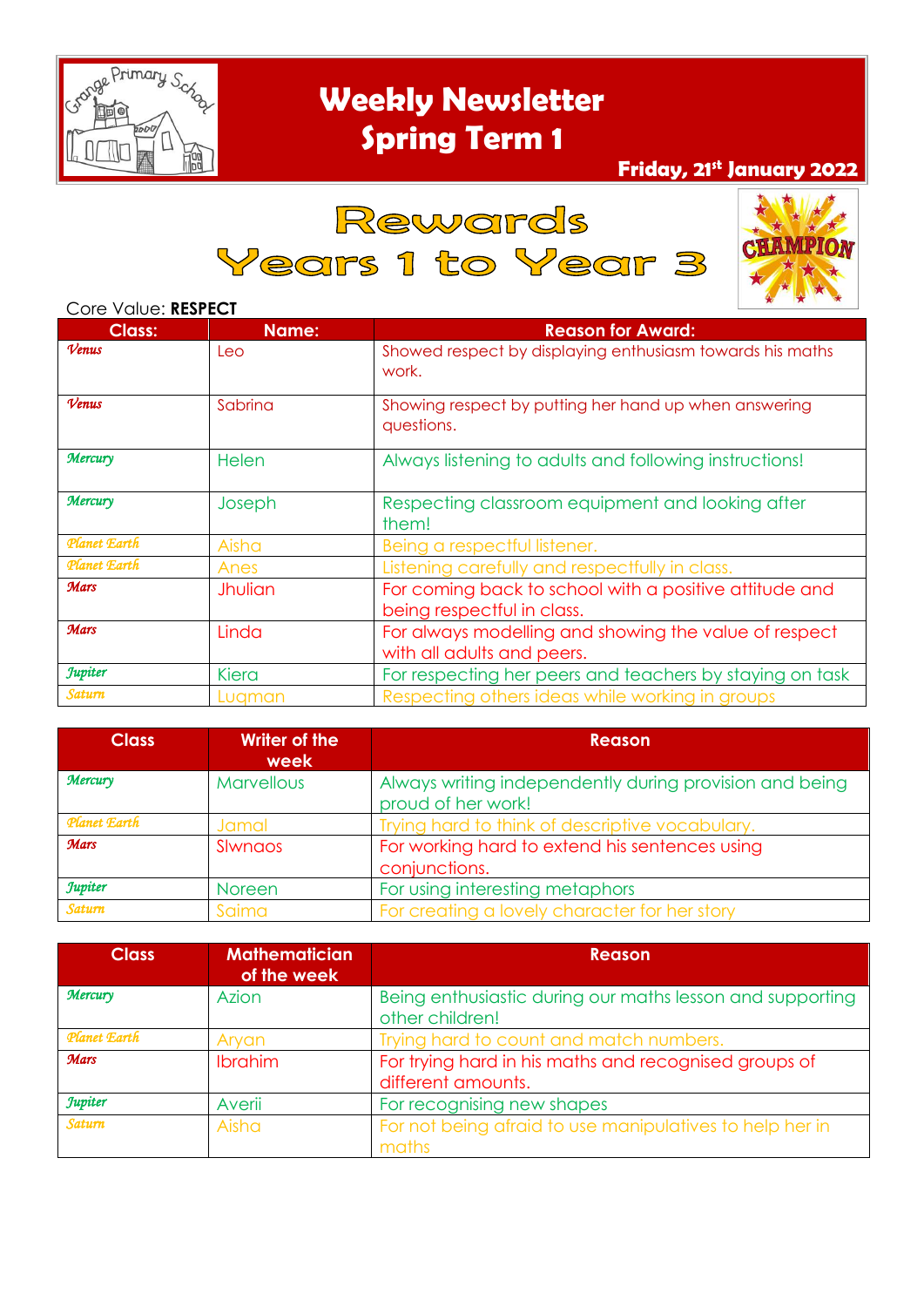

## **Friday, 21st January 2022**





#### Core Value: **RESPECT**

| <b>Class:</b> | Name:           | <b>Reason for Award:</b>                                                |  |
|---------------|-----------------|-------------------------------------------------------------------------|--|
| Supernova     | <b>Isabella</b> | For being respect to her classmates and teachers at all times.          |  |
| Galaxy        | <b>Holly</b>    | For sharing her ideas with the class in a respectful way.               |  |
| Pluto         | Konika          | For always showing respect to her classmates by listening<br>carefully. |  |
| Neptune       | Zayan           | For staying on task and completing his work.                            |  |
| Aurora        |                 | For always showing respect to both adults and children.                 |  |
| Sky           | Maryam          | For always showing the value of respect to those around her.            |  |

| <b>Class</b> | <b>Writer of the</b><br>week | <b>Reason</b>                                                    |  |
|--------------|------------------------------|------------------------------------------------------------------|--|
| Supernova    | Joshua P                     | For working really hard on his persuasive writing this week.     |  |
| Galaxy       | <b>Nelly</b>                 | For trying to use ambitious vocabulary.                          |  |
| Pluto        | Victor                       | For your incredible work writing a persuasive letter and sharing |  |
|              |                              | your great ideas with the class.                                 |  |
| Neptune      | Trianna                      | For an excellent persuasive letter!                              |  |
| Aurora       | Kiarra                       | For her amazing use of conjunctions and expanded noun            |  |
|              |                              | phrases.                                                         |  |
| Sky          | Ahmed                        | For working hard to ensure his handwriting is beautiful.         |  |

| <b>Class</b> | <b>Mathematician of</b><br>the week | <b>Reason</b>                                                                                       |  |
|--------------|-------------------------------------|-----------------------------------------------------------------------------------------------------|--|
| Supernova    | <b>Derek</b>                        | For persevering during work on perimeter this week.                                                 |  |
| Galaxy       | Eliot                               | For working hard to catch up after missing some learning.                                           |  |
| Pluto        | Katherine                           | For working hard to understand new and tricky fraction<br>concepts.                                 |  |
| Neptune      | Adnan                               | For an excellent understanding of fractions and for<br>supporting his classmates in their learning. |  |
| Aurora       | Racha                               | For working hard and constantly challenging herself in<br><b>Maths</b>                              |  |
| Sky          | <b>Adiel</b>                        | For working hard by being resilient when he finds the work a<br>challenge                           |  |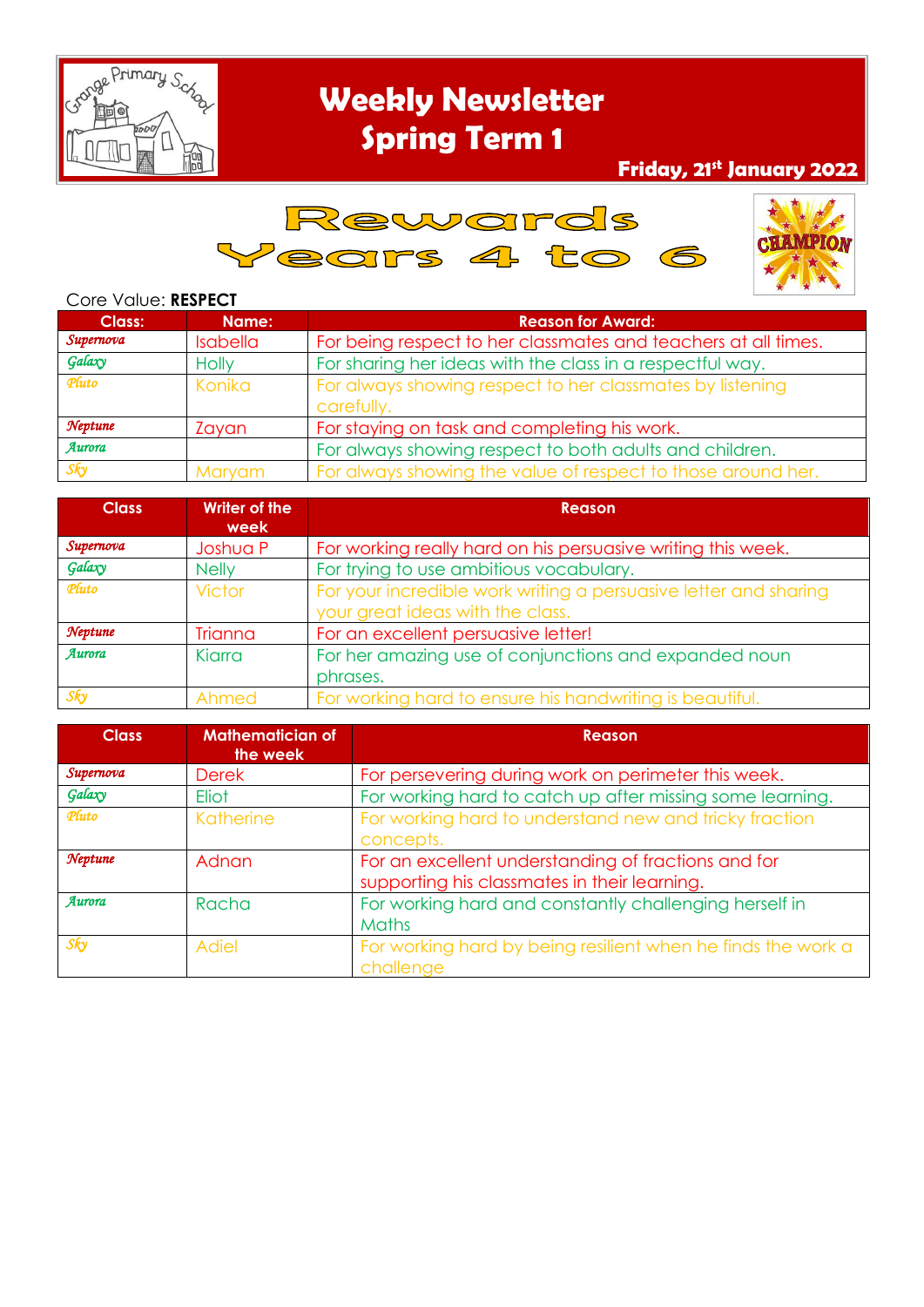

# School Information & Events

#### **Dates for the Diary**



| 26.01.22                            | Year 6 Junior Citizen Trip  |  |
|-------------------------------------|-----------------------------|--|
| 27.01.22                            | Year R Parent coffee        |  |
|                                     | morning - New Phonic        |  |
|                                     | Scheme 9.15am               |  |
| 28.01.22                            | Year 1 Parent coffee        |  |
|                                     | afternoon- New Phonic       |  |
|                                     | Scheme 2.30pm               |  |
| $29.01.22 -$                        | National Story Telling      |  |
| 05.02.22                            | Week                        |  |
| 01.02.22                            | Chinese New Year            |  |
| 07.02.22                            | <b>School Football Week</b> |  |
| 7 <sup>th</sup> to 13 <sup>th</sup> | Mental Health Week          |  |
| February                            |                             |  |
| 08.02.22                            | Safer Internet Day          |  |
| $14.02.22 -$                        | Half Term - School closed   |  |
| 18.02.22                            | for pupils                  |  |
| 21.02.22                            | Children return to school   |  |





| <b>Class:</b> | <b>Child's name:</b> | Age:       |
|---------------|----------------------|------------|
| Mars          | <b>Bela</b>          |            |
| Planet Earth  | Junior               |            |
| Saturn        | Rico                 |            |
| Raina         | Neptune              | $\sqrt{2}$ |
| Reyah         | Pluto                |            |
| Jake          |                      |            |

| <b>Attendance Class</b><br><b>Winner of The Week</b> |                     |       |  |
|------------------------------------------------------|---------------------|-------|--|
| <b>School Year</b><br><b>Spring Term 2</b>           | <b>Class</b>        | %     |  |
| <b>Whole School</b><br>Attendance                    |                     | 96.5% |  |
| KS1 Winner                                           | <b>Planet Earth</b> | 97.7% |  |
| KS2 Winner                                           | Galaxy              | 97.5% |  |
| <b>KS1 Punctuality</b><br>Winner                     | Venus               | 100%  |  |
| <b>KS2 Punctuality</b><br>Winner                     | Sky                 | 94.5% |  |
| Mercury                                              |                     | 96.7% |  |
| Venus                                                |                     | 94.7% |  |
| Mars                                                 |                     | 96.7% |  |
| Jupiter                                              |                     | 96.8% |  |
| Saturn                                               |                     | 97,4% |  |
| Supernova                                            |                     | 96.7% |  |
| Neptune                                              |                     | 97.3% |  |
| Pluto                                                |                     | 95.7% |  |
| Aurora                                               |                     | 94.1% |  |
| Sky                                                  |                     | 96.5% |  |